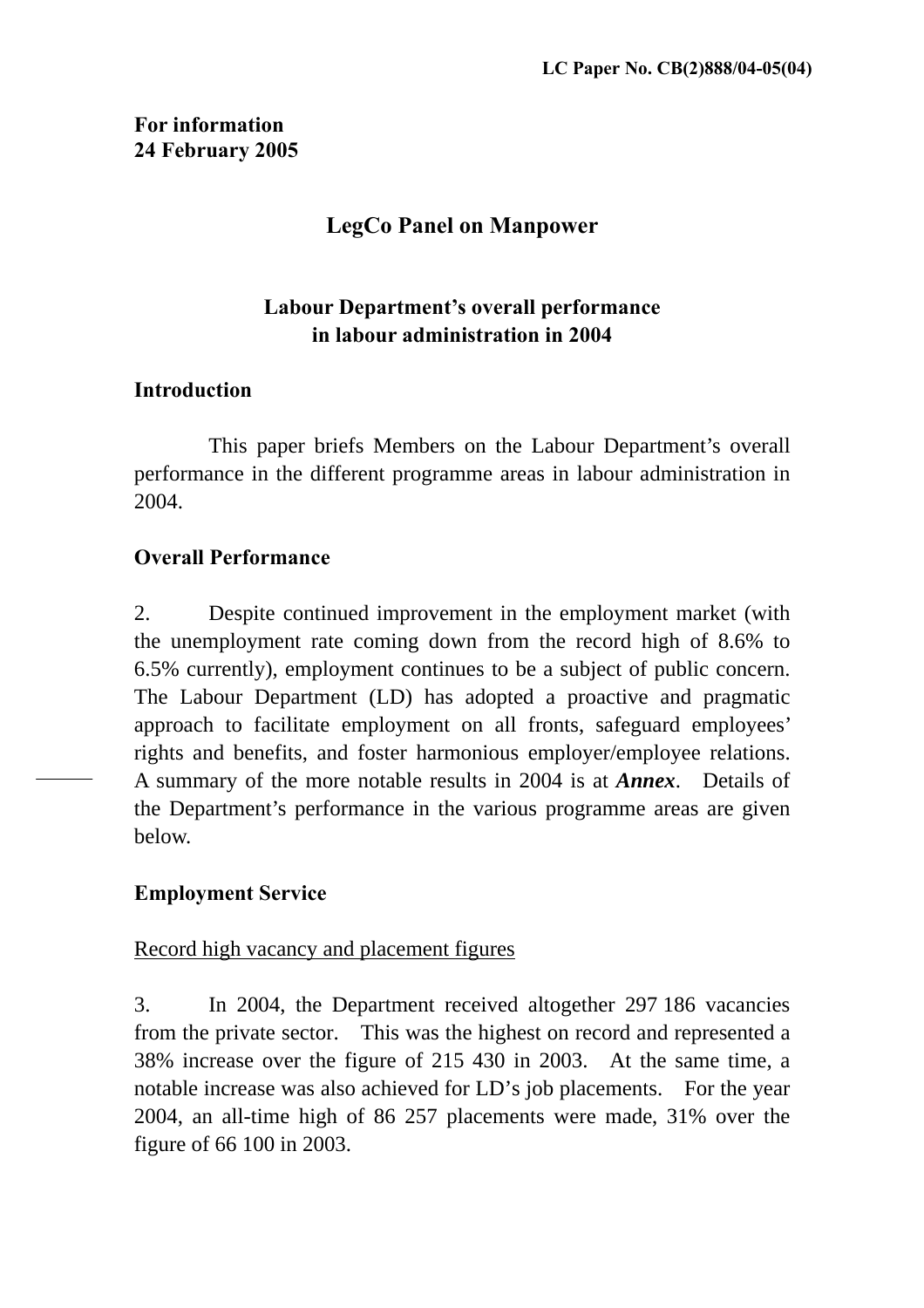Increasing popularity of the Interactive Employment Service Website  $("iES")$ 

4. The highly popular iES [\(www.jobs.gov.hk](http://www.jobs.gov.hk/)) continued to play a key role in the dissemination of employment information. The iES has become the most popular government website in Hong Kong, accounting for about one-third of the page views for all government websites. In 2004, the iES achieved a record number of 684 million page views, an increase of 10 % over the figure of 621 million in 2003.

# Enhanced publicity efforts

5. We have stepped up our publicity efforts to promote the free employment service of LD. Since late 2003, we have made use of our larger job centres to organize mini job fairs, which have proven to be popular among employers and job-seekers. In 2004, we organized in total 32 mini job fairs, 17 exhibitions, 10 job bazaars and two recruitment seminars. The number of major and mini job fairs (42) staged in 2004 was three times that of the figure of 14 in 2003. Altogether, these activities attracted some 95 000 participants.

# Assistance to middle-aged job-seekers

 $\overline{a}$ 

6. The Re-employment Training Programme for the Middle-aged, launched in early May 2003, aims at assisting those unemployed aged 40 or above to secure employment through the provision of a training allowance to encourage employers to hire them. As at end-2004, the programme placed 8 606 persons into employment.

# Special Incentive Allowance Scheme for Local Domestic Helpers

7. To address the mismatch in supply and demand in the local domestic helper (LDH) market and to promote LDH service, the Administration launched the Special Incentive Allowance Scheme in June 2003. Qualified  $LDHs<sup>1</sup>$  $LDHs<sup>1</sup>$  $LDHs<sup>1</sup>$  who work in a district different from the one in

<span id="page-1-0"></span><sup>1</sup> Those who (1) have completed the LDH training offered by the Employees Retraining Board (ERB); (2) are in possession of a competency card; and (3) take up a job through the referral of ERB's Integrated Scheme for LDHs.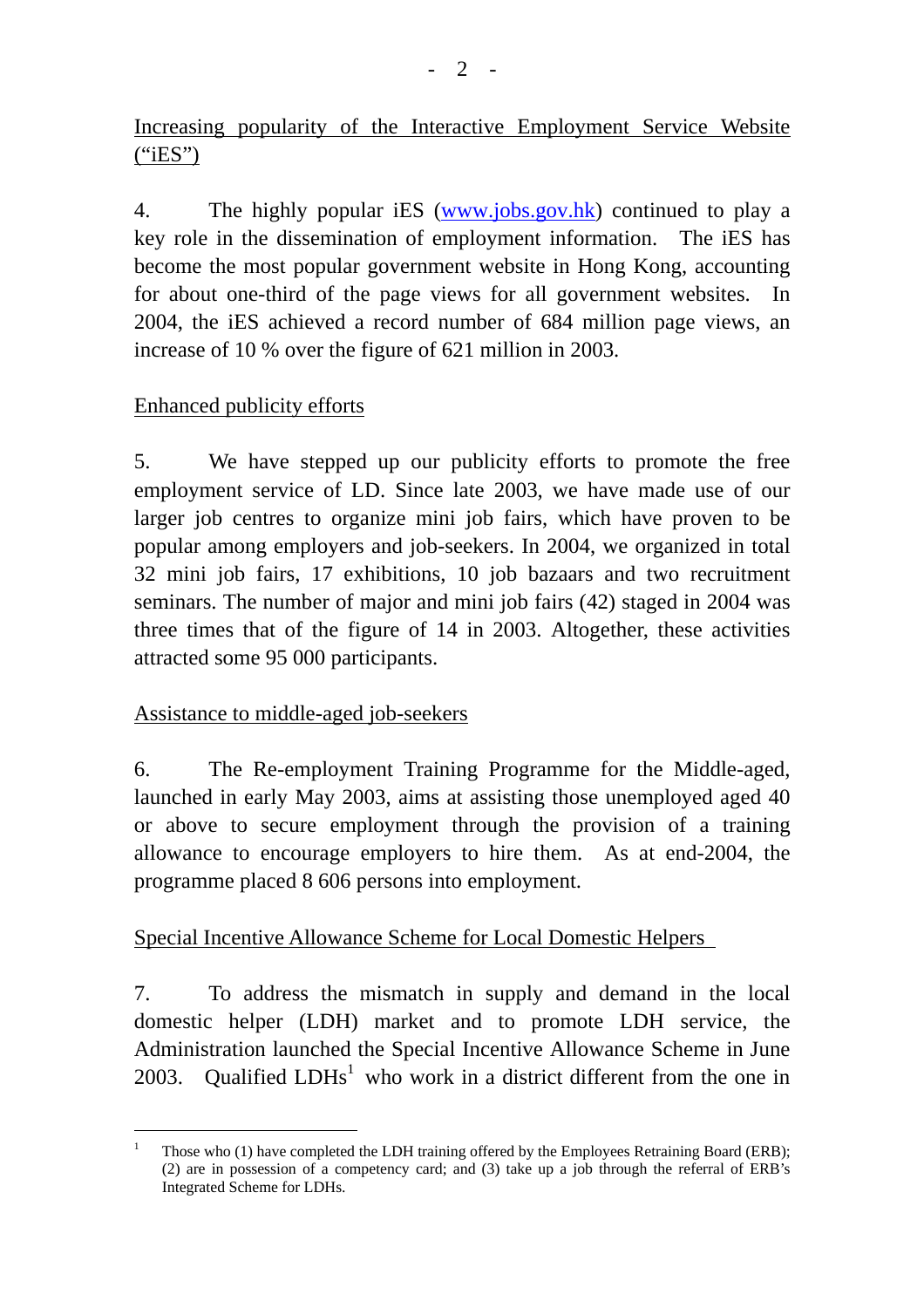which they reside or during unsocial hours *(i.e. 5 pm to 9 am)* may apply for a daily allowance of \$50 per day, with an overall cap of \$7,200. As of end- 2004, some 3 700 applications were approved.

### Employment services to people with a disability

8. LD has continued to render a personalized employment service to people with a disability. In 2004, we registered 4 002 job-seekers with a disability and achieved 2 391 placements. The placement rate of registrants in 2004 reached 60%, 3% up over the figure of 57% in 2003.

#### **Employment Assistance to Young People**

Youth Pre-employment Training Programme (YPTP)

9. The YPTP was launched in September 1999 to enhance the competitiveness and employability of young school leavers aged between 15 and 19. It provides a wide range of employment-related training to help young people build up their confidence, and upgrade their interpersonal, computer and job-specific skills. Over the past five years, more than 57 000 young persons were trained under the programme. In 2003/04, the Programme provided training to 11 327 young people and about 72% of them secured employment after training.

# Youth Work Experience and Training Scheme (YWETS)

10. To help enhance the employability of young people, LD launched the YWETS in July 2002 to provide on-the-job training to young people aged 15 to 24 with education attainment below degree level. As at end-2004, 18 283 trainees were successfully placed in training vacancies. In addition, 10 925 trainees were able to find jobs in the open market with the assistance of their case managers. This far exceeds our original target of 10 000 placements in two years.

11. The Centre for Social Policy Studies of the Hong Kong Polytechnic University, which has been commissioned by LD to evaluate the performance of YPTP and YWETS, has affirmed the effectiveness of both schemes.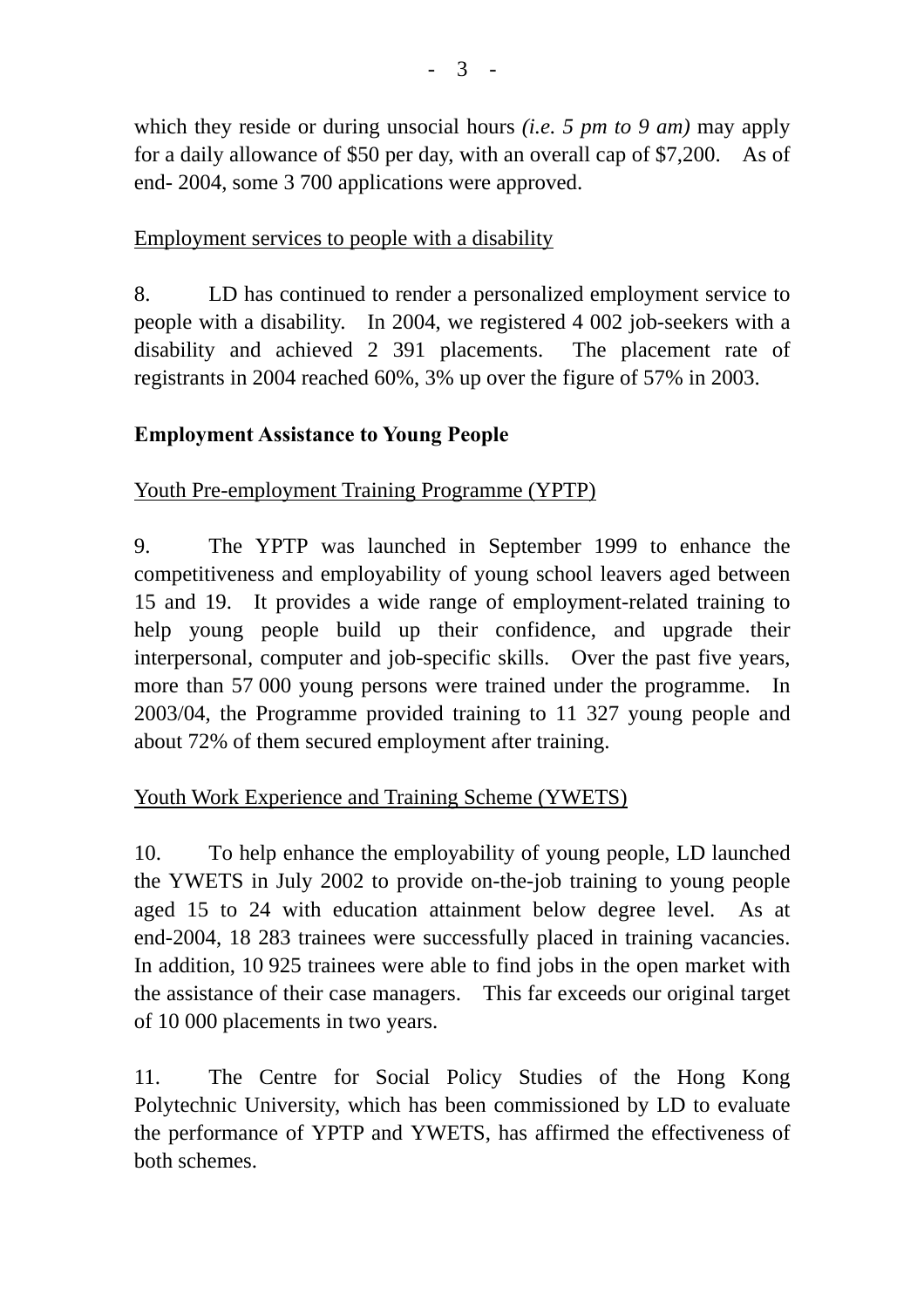# Youth Self-employment Support Scheme (YSSS)

12. In May 2004, LD launched a new pilot scheme – the YSSS – to train and assist young people who have the motivation, entrepreneurship and innovation to become self-employed. About 1 500 trainees were enrolled to receive training under 36 projects in different areas of business. On completion of initial training, the trainees have started to undergo hands-on practices in self-employment since mid-September 2004. As at end-2004, the trainees had conducted 1 420 business transactions with gross profits of about \$940,000.

# **Labour Relations**

#### Sustained harmonious labour relations scene

13. With the concerted efforts of employers, employees and the Government, Hong Kong has long enjoyed harmonious labour relations which is vital to the territory's social stability and economic prosperity. The generally peaceful labour relations scene has continued. In 2004, the Labour Relations Division (LRD) handled 28 666 labour disputes and claims, a drop of 16% over 34 116 cases in 2003. It was the lowest level since 1998. In 2004, the average number of working days lost due to strike was only 0.11 per 1 000 salaried employees and wage earners, which remains among the lowest in the world.

#### Improvement measures

14. We are committed to adopting efficient and user-friendly procedures in handling labour disputes and claims. Our successful rate of conciliation in 2004, at 67.3%, was 2.2 percentage points higher than the figure of 65.1% for 2003. This is also an all-time high since 1994. The average waiting time for conciliation of claims was shortened from 4.1 weeks in 2003 to 3.3 weeks in 2004. With effect from 22 November 2004, we have also implemented a new standardised claim form in collaboration with the Labour Tribunal. This improvement measure obviates the need for the claimant to repeat at the Tribunal the information already supplied to the LRD.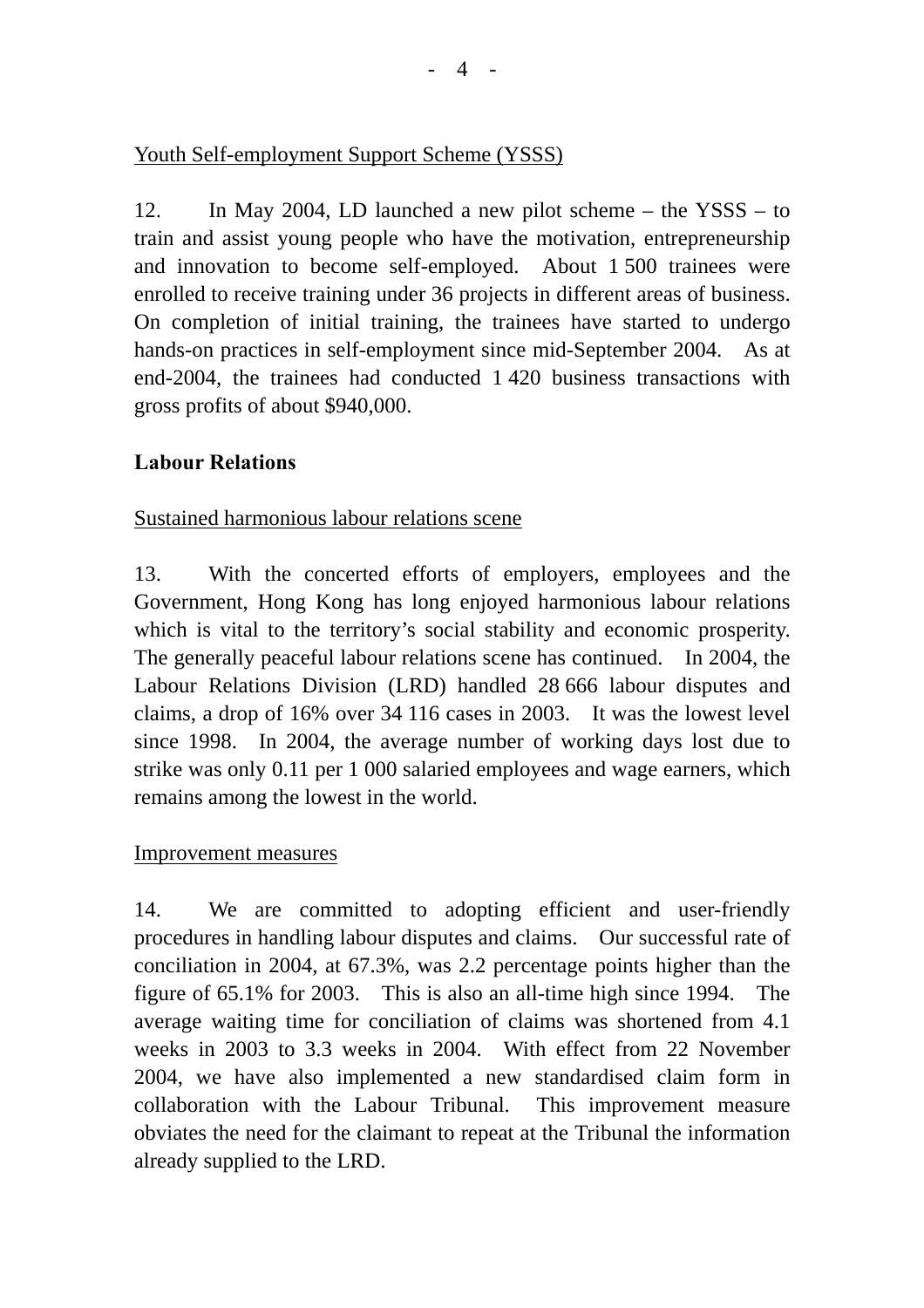# Fall in applications for ex-gratia payment from the Protection of Wages on Insolvency Fund (PWIF)

15. The PWIF provides ex-gratia payment to employees who are owed wages and other termination benefits by their insolvent employers. By providing a safety net for employees affected by closure of business, it has played a vital role in maintaining good labour relations and social stability. As the economy continued to improve in 2004, the number of applications received by the PWIF dropped substantially. In 2004, the PWIF received 13 631 applications, a drop of 39% over the figure of 22 350 in 2003. Through streamlining procedures and efficient deployment of resources, the average time for processing PWIF applications and making payment was also substantially shortened from 5 weeks in 2003 to 4.1 weeks in 2004.

16. The current financial position of the PWIF is stable and healthy, with an average monthly surplus of \$7.13 million recorded in the first nine months of the financial year 2004-05. As at end-2004, the Fund had a surplus of \$45.8 million. The PWIF Board estimates that the fund will register a surplus of \$81 million at the end of 2004-05 (i.e. 31 March 2005). This will be the first financial year that the PWIF records a surplus since the Asian financial crisis in 1997.

# Promoting good people management practices

17. On the promotional front, LD organised the Good People Management Award 2004 to encourage and commend employers for adopting good people management practices. It was an important event for promoting harmonious labour relations. A record number of 374 companies joined the event, representing an 86% increase over the last award held in 2001. The significant increase in the number of participating companies reflects the increasing importance employers attach to good people management. We also launched a new TV Announcement of Public Interest "Success through Partnership" to promote partnership between employers and employees.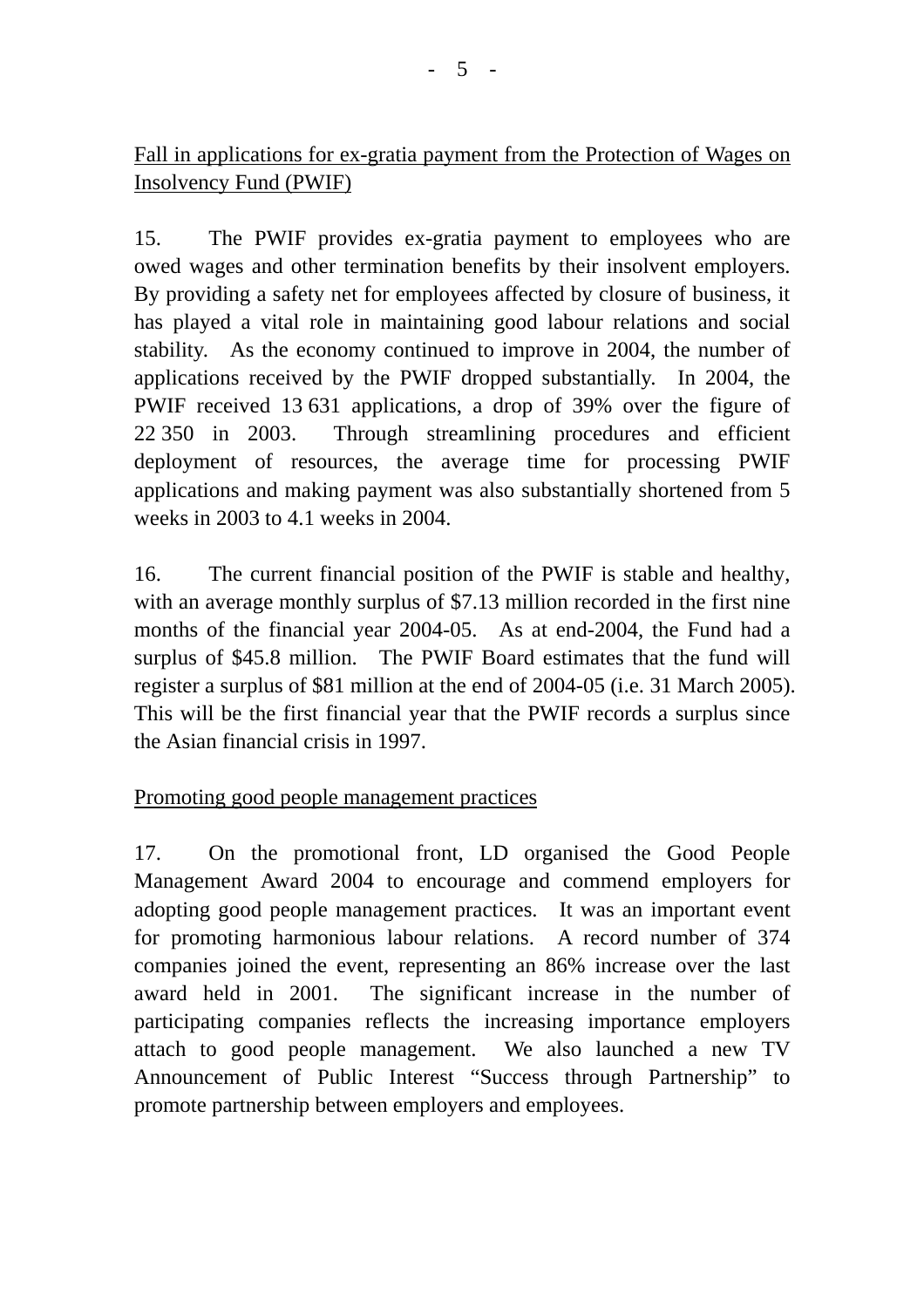### **Rights and Benefits**

#### Combating illegal employment

18. LD adopted a tactical and targeted approach in combating illegal employment in 2004. We strengthened the collection and analysis of intelligence on illegal employment activities and mounted more intelligence-led operations with the Police and the Immigration Department to raid targeted establishments. A total of 104 joint operations were mounted in the year, as compared to 36 in 2003. We detected a record high of suspected illegal workers (760) and employers of these illegal workers (196), representing an increase of 55% and 128% respectively over the corresponding figures in 2003. Towards the end of 2004, as LD focused its efforts on targeting employers who engaged illegal workers, the ratio of illegal workers detected by the Labour Department (LD) as against employers rose to 2:1 from 6:1 in 2003.

19. To complement its enforcement efforts, LD stepped up its publicity in 2004 against illegal employment. We widely publicised our Complaint Telephone Hotline (2815 2200) through publicity leaflets, calendar cards and letters to labour unions and District Council members to encourage reporting of illegal employment activities. The number of intelligence reports received was 371, which was double that of 180 in 2003. We further secured the assistance of the Buildings Department to include a note in their removal orders and warning notices advising property owners/occupants to check the identity of workers employed by contractors in renovation or demolition works. A new leaflet was also produced and distributed to residents in large housing estates to warn employers of the custodial penalty of employing illegal domestic helpers.

#### Prosecution of Wage Offences

20. LD takes a very serious view on wage offences and makes every effort to prosecute employers who have contravened wage provisions under the Employment Ordinance, where there is sufficient evidence.

21. In keeping with its rigorous enforcement efforts, LD took out 697 summonses on wage offences in 2004, up 18.5% on the figure of 588 in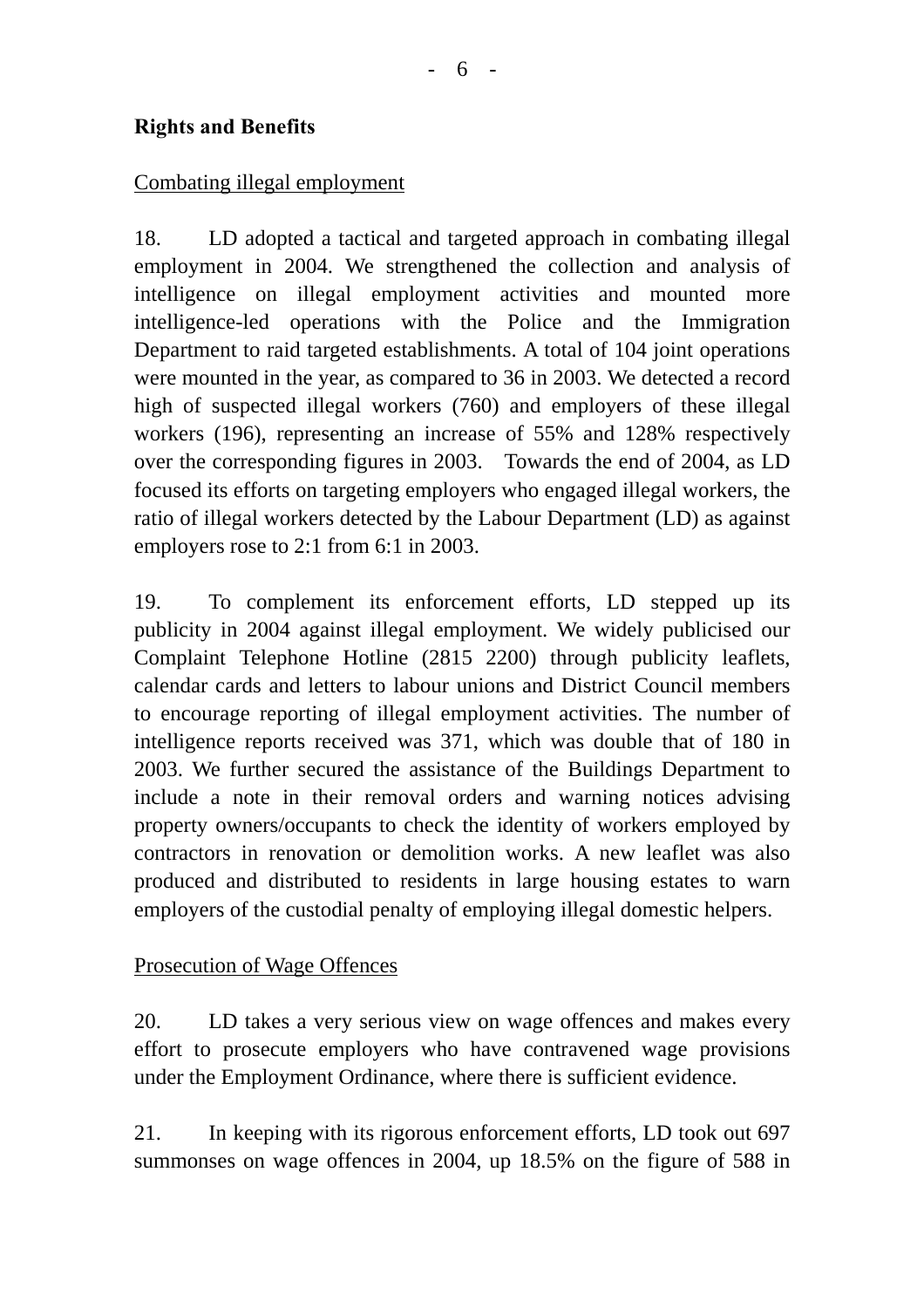2003. The number of convicted summonses in 2004 stood at 504, an increase of 13.3% over the very high level of 445 convicted summonses secured for 2003. A record high penalty of \$140,000 was imposed on one employer in one prosecution case. The previous highest record was \$50,000 in 2003.

22. We strengthened educational and promotional efforts to remind employers of their statutory obligations to pay wages on time and to educate employees on the need to lodge claims promptly if their wages are in arrears. We will continue with our rigorous enforcement of the law.

# **Conclusion**

23. Looking ahead, LD will keep up its efforts on all fronts to provide quality service to the community. The Department is fully committed to fulfilling its mission of facilitating employment, fostering labour relations, protecting employees' rights and benefits, and combating illegal employment

Labour Department February 2005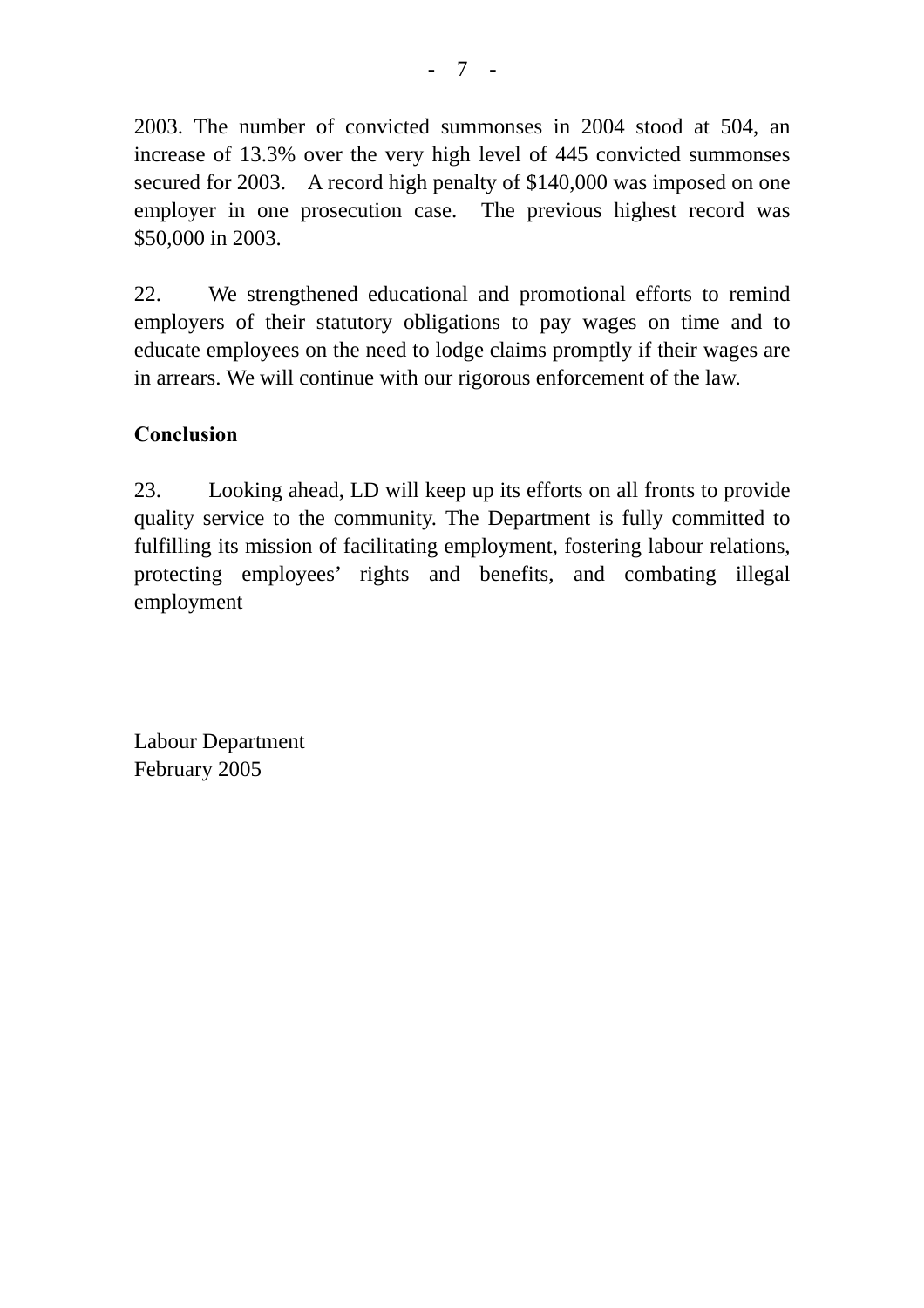#### **Annex**

### **Achievements of the Labour Department in 2004**

#### **Historic high job placement and vacancy figures**

- In 2004, the Labour Department achieved 86,257 placements, a historic high figure and a hefty increase of 31% when compared with 66,100 in 2003.
- In the year, the Department received an all-time high of 297,186 vacancies from the private sector, up 38% over the level of 215,430 in 2003.

#### **Enhanced publicity efforts**

• In 2004, the Department held 17 exhibitions, 10 job bazaars and two recruitment seminars. The Department also organised 32 mini job fairs at its major Job Centres in the year. (The number of major and mini job fairs staged in 2004, at 42, was three times the figure of 14 in 2003). All these activities attracted some 95,000 participants.

#### **Page views of employment website reached 684 million**

• The Department's Interactive Employment Services website provides employment information round-the-clock. It is the Government's most popular website. In 2004, a total of 684 million page views were recorded, a historic high figure and an increase of 10% over 2003.

#### **Stringent enforcement against illegal employment**

• In 2004, the Department netted 760 illegal workers and 196 employers suspected of employing illegal workers, up 55% and 128% respectively as compared with 490 and 86 in 2003. Towards the end of 2004, the ratio of illegal workers detected by the Labour Department as against employers was 2:1, higher than the yearly average of 6:1 in 2003.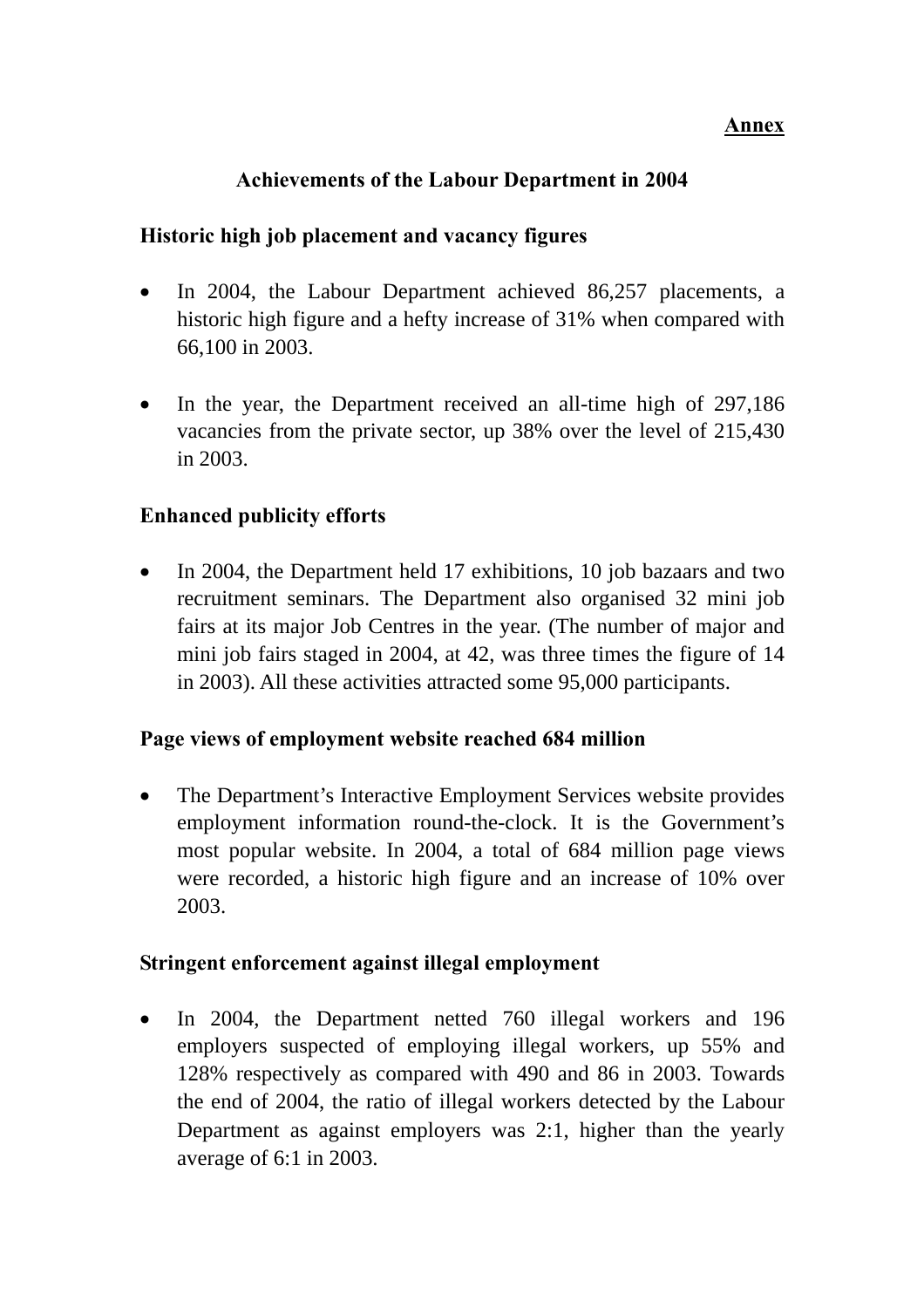#### **Stepping up enforcement against wage offences**

• The Department takes a serious view on non-payment of wages by employers. In 2004, the Department continued to step up enforcement to clamp down on offending employers.

**Prosecution against wage offences**

|                                 | 2003     | 2004      | % Change |
|---------------------------------|----------|-----------|----------|
| Summonses heard                 | 588      | 697       | $+18.5%$ |
| Summonses convicted             | 445      | 504       | $+13.3%$ |
| Highest fine recorded in a case | \$50,000 | \$140,000 | -        |

#### **Sustained improvement in labour relations**

- In 2004, the Department's Labour Relations Division handled 28,666 labour disputes and claims, a substantial drop of 16% over 34,116 cases in 2003. It was the lowest level since 1998.
- In the year, the Division recorded only two strikes. The average number of working days lost per 1,000 salaried workers and wage earners was 0.11, one of the lowest in the world.

#### **Record high conciliation rate**

• In 2004, the Labour Relations Division resolved 67.3% labour disputes and claims handled, an increase of more than 2 percentage points over 65.1% in 2003. It was the highest successful conciliation rate since 1994.

# **Applications for Protection of Wages on Insolvency Fund dropped substantially**

• As Hong Kong's economy further improves, the number of applications for the Fund continues to drop. The number of applications decreased from 22,350 in 2003 to 13,631 in 2004, a substantial drop of 39%. The Fund recorded an average monthly surplus of \$7.13 million in the first three quarters of the financial